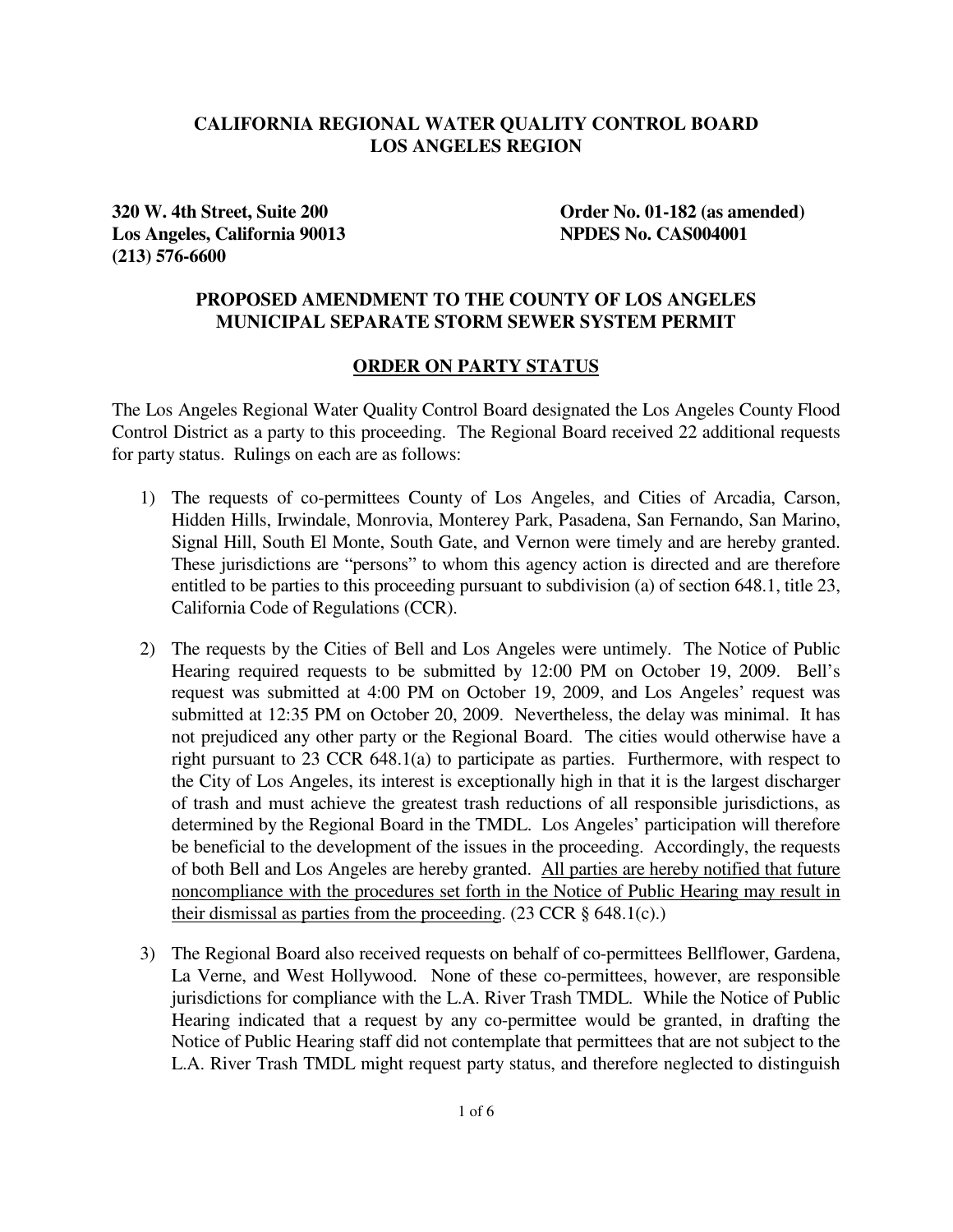between permittees who are and who are not responsible jurisdictions. As noted above, the California Code of Regulations limits the ability to participate in a quasi-adjudicative proceeding as a matter of right to "persons to whom the agency action is directed." (23 CCR  $§648.1(a)$ .) Ordinarily, a modification to a permit affects all permittees, but this proceeding only imposes responsibilities upon a fraction of the permittees, and the others are not persons to whom this action is directed. Following receipt of their requests, these co-permittees were asked to submit a statement explaining the reason for their request, including how the issues to be addressed in the hearing affect them and an explanation as to why the jurisdictions subject to the L.A. River Trash TMDL do not adequately represent their interests.

- a. In response to the request, the Cities of La Verne and West Hollywood withdrew their requests for party status, recognizing that they are not directly impacted by the proposed amendments and that they may present any comments they have as interested persons in the manner specified in the Notice of Public Hearing.
- b. The Regional Board did not receive a response on behalf of the Cities of Bellflower or Gardena. Based on the aforesaid, the Regional Board cannot conclude that these cities have any unique interest in this proceeding that would not be vindicated by the parties actually designated. Accordingly, their requests for party status are hereby denied. Should representatives of Bellflower or Gardena have any comments they wish to present, they are likewise entitled to do as interested persons, in the manner specified in the Notice of Public Hearing.
- 4) The Regional Board received one request for party status on behalf of an entity that is not a co-permittee under the L.A. MS4 Permit. That request was from Heal the Bay, and it is granted. In support of its request, Heal the Bay asserts its status as "a local environmental organization dedicated to making Southern California coastal waters and watersheds, including Santa Monica Bay, safe, healthy and clean." Heal the Bay has been intimately involved in the development of the L.A. MS4 Permit and the L.A. River Trash TMDL. It has submitted numerous comments and provided oral testimony at all Regional Board and State Water Resources Control Board hearings on these two items. No other environmental organizations (or non-permittees) have requested party status, and is hereby determined that its perspective in this proceeding will further the development of the issues before the Regional Board.
- 5) The County of Los Angeles and the Los Angeles County Flood Control District asserted that the Notice of Public Hearing is unlawful in (1) establishing procedures and deadlines for affected permittees to assert their participation as parties, and (2) allege that all permittees have the right to be parties to the proceeding.<sup>1</sup> The County and County Flood lack standing to raise these claims on behalf of other co-permittees, and as to them the claims are moot since they are both designated parties. The claims are also incorrect. As to

į.

<sup>&</sup>lt;sup>1</sup> Both letters were submitted over the signature of Assistant Deputy Director Gary Hildebrand, of the County of Los Angeles Department of Public Works.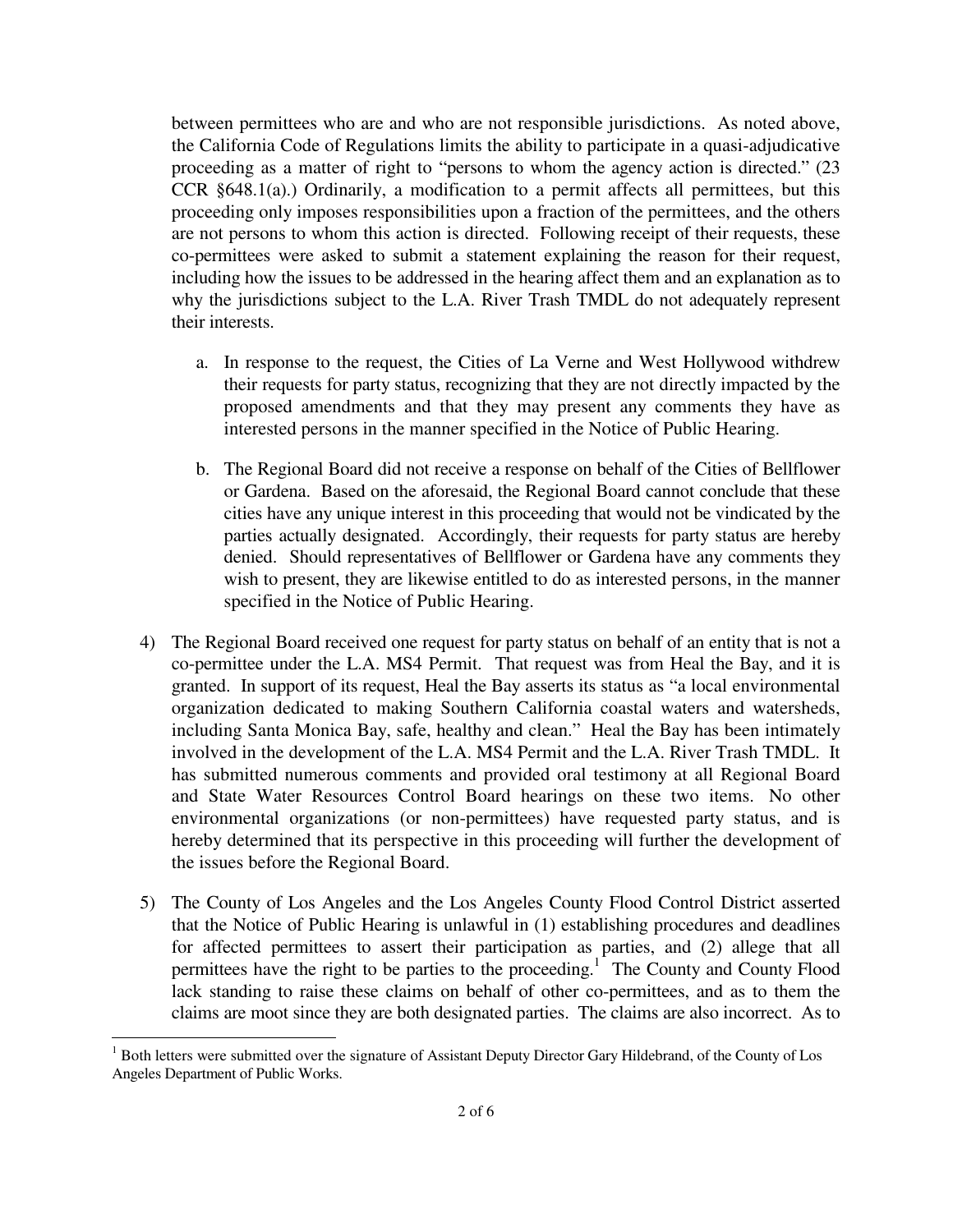the first issue, section 648.1(a) expressly authorizes the establishment of procedures for designating parties to a particular proceeding in the hearing notice. In this proceeding, 43 of the 84 co-permittees are "persons to whom the agency action is directed." Nevertheless, given the number of permittees (and possible parties), and the fact that the permit modifications may pose varying degrees of obligations depending upon the situation of each (number of storm drains, location, etc.) and as a result not all may desire to participate, it is appropriate for the Regional Board to ascertain which affected permittees intend to participate as parties, so that pre-hearing and hearing processes may be tailored accordingly. The second issue was addressed in paragraph 3), above. The objections to the party-designation procedures are hereby overruled.

6) The designated parties to this proceeding, with their contact information, are set forth on Attachment A hereto. To the extent feasible, the parties that are co-permittees are requested (but not required) to coordinate their filings and presentations (to the extent their perspectives may be aligned) and to consider whether they can designate one or more of themselves as their lead point or points of contact. Each party is directed to copy all other parties on any submittals or filings that they may have.

**IT IS SO ORDERED.** October 22, 2009

Madega Duchfeld

Madelyn Glickfeld Vice Chair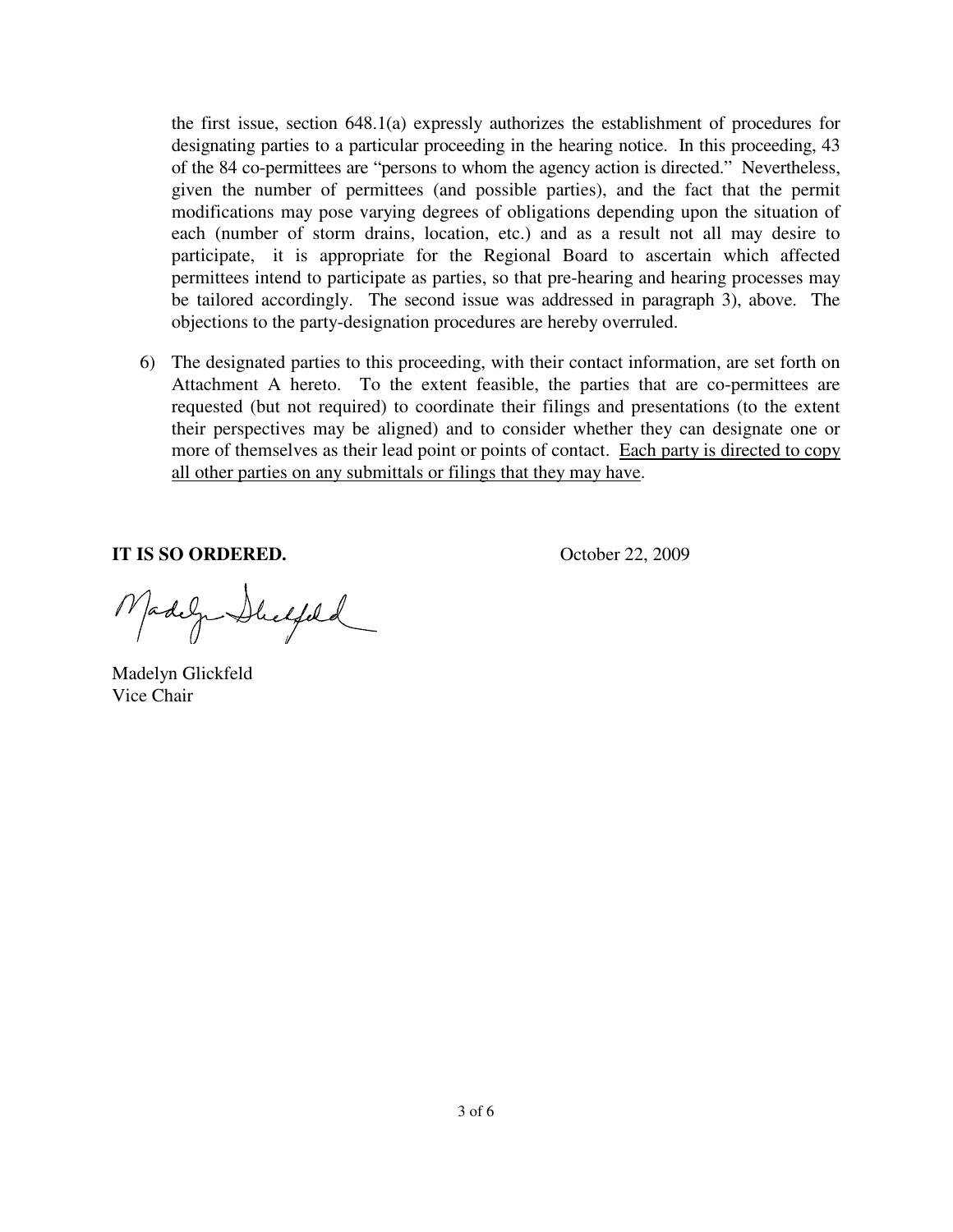### **Attachment A**

| Party                                        | <b>Contact Name</b>                                                    | <b>Contact Information</b>                                                                                                                                    |
|----------------------------------------------|------------------------------------------------------------------------|---------------------------------------------------------------------------------------------------------------------------------------------------------------|
| Los Angeles County<br>Flood Control District | Mr. Hector Bordas,<br>Principal Civil Engineer                         | County of Los Angeles<br>Department of Public Works,<br>Watershed Management Division<br>P.O. Box 1460<br>Alhambra, CA 91802-1460<br>hbordas@dpw.lacounty.gov |
| County of Los Angeles                        | Mr. Hector Bordas,<br>Principal Civil Engineer                         | County of Los Angeles<br>Department of Public Works,<br>Watershed Management Division<br>P.O. Box 1460<br>Alhambra, CA 91802-1460<br>hbordas@dpw.lacounty.gov |
| Arcadia                                      | Carmen Trujillo                                                        | <b>Public Works Services Department</b><br>PO Box 60021<br>Arcadia, CA 91066-6021<br>$(626)$ 256-6551<br>ctrujillo@ci.arcadia.ca.us                           |
| <b>Bell</b>                                  | Kevin J. Powers,<br><b>Environmental Complaince</b><br>Coordinator     | 2601 Airport Drive, Suite 110<br>Torrance, CA 90505<br>$(310)$ 257-2000<br>kevinpowers@caaprofessionals.com                                                   |
| <b>Bell</b>                                  | Carlos Alvarado, City<br>Engineer                                      | 6330 Pine Avenue<br>Bell, CA 90201<br>$(323) 588 - 6211$<br>rsccengr@aol.com                                                                                  |
| <b>Bell</b>                                  | Edward W. Lee, City<br>Attorney                                        | Best Best & Krieger, LLP<br>300 South Grand, 25th Floor<br>Los Angeles, CA 90071<br>$(213)$ 617-8100<br>edward.lee@bbklaw.com                                 |
| Carson                                       | Ms. Patricia Elkins, Storm<br><b>Water Quality Programs</b><br>Manager | 701 East Carson St.<br>Carson, CA 90745<br>$(310)$ 847-3529<br>pelkins@carson.ca.us                                                                           |
| Hidden Hills                                 | Cherie L. Paglia, City<br>Manager                                      | 6165 Spring Valley Road, Hidden Hills,<br>CA 91302,<br>citymanager@hiddenhillscity.org                                                                        |
| Hidden Hills                                 | Kevin J. Powers,<br><b>Environmental Complaince</b><br>Coordinator     | 2601 Airport Drive, Suite 110<br>Torrance, CA 90505<br>$(310)$ 257-2000<br>kevinpowers@caaprofessionals.com                                                   |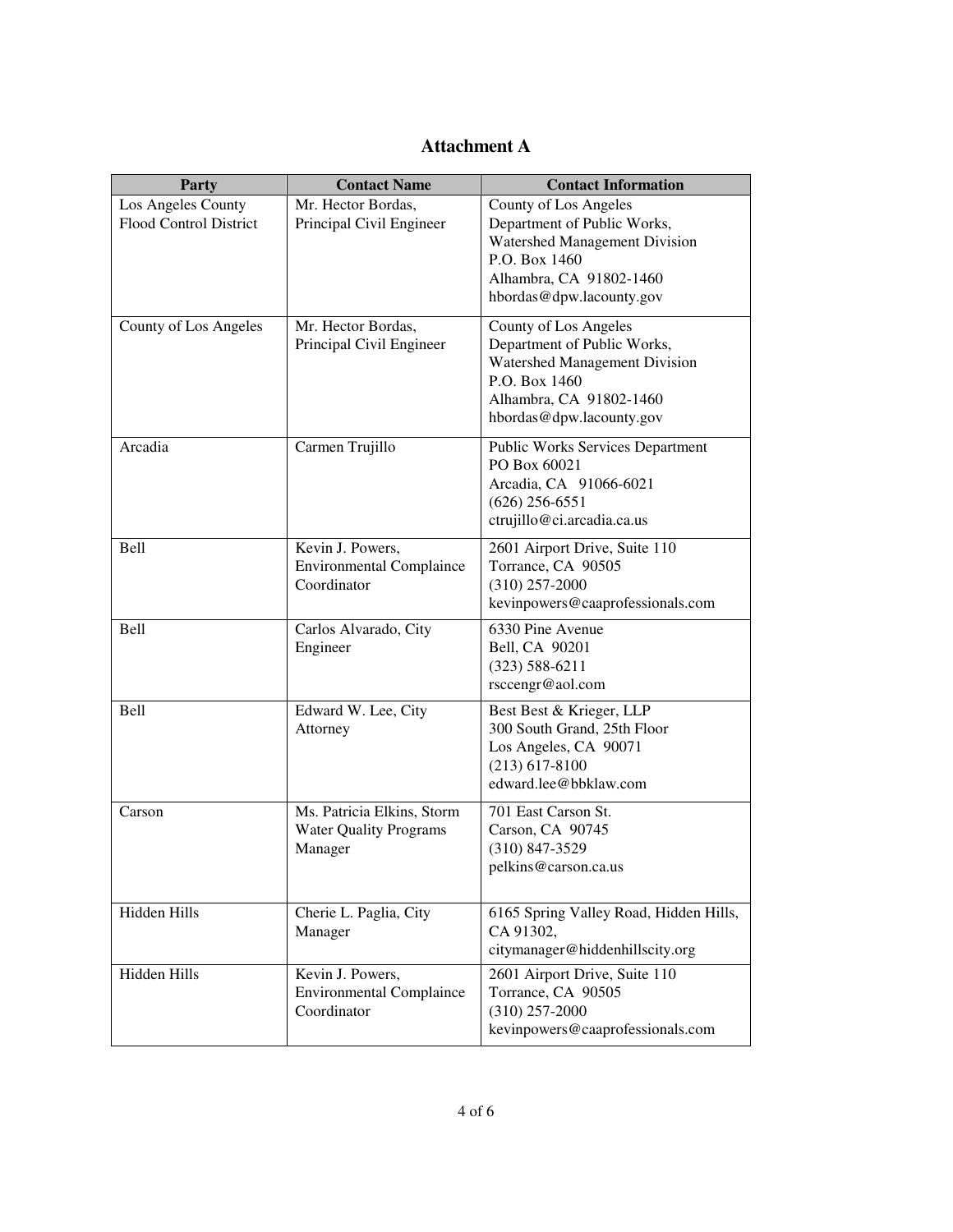# **Attachment A (con't)**

| Hidden Hills         | Candice K. Lee, Asst. City<br>Attorney            | Richards Watson & Gershon<br>355 S. Grand Ave., 40th Floor<br>Los Angeles, CA 90071-3101<br>$(213) 626 - 8484$<br>clee@rwglaw.com    |
|----------------------|---------------------------------------------------|--------------------------------------------------------------------------------------------------------------------------------------|
| Irwindale            | Kwok Tam, Director of<br><b>Public Works</b>      | 5050 North Irwindale Ave.<br>Irwindale, CA 91706<br>$(626)$ 430-2212<br>ktam@ci.jrwindale.ca.us                                      |
| Los Angeles          | Donna Chen, Assistant<br>Division Manager         | 1149 South Broadway, 10th Floor<br>Los Angeles, CA 90015<br>$(213)$ 485-3928<br>donna.chen@lacity.org                                |
| Monrovia             | Scott Ochoa, City Manager                         | 415 South Ivy Ave.<br>Monrovia, CA 91016<br>$(626)$ 932-5550<br>sochoa@ci.monrovia.ca.us                                             |
| Monrovia             | Craig A. Steele, City<br>Attorney                 | Richards Watson & Gershon<br>355 S. Grand Ave., 40th Floor<br>Los Angeles, CA 90071-3101<br>$(213) 626 - 8484$<br>csteele@rwglaw.com |
| <b>Monterey Park</b> | Elias Saykali, Director of<br><b>Public Works</b> | 320 West Newmark Avenue<br>Monterey Park, California 91754-2896<br>$(626)$ 307-1383<br>esaykali@montereypark.ca.gov                  |
| Pasadena             | Martin Pastucha, Director<br>of Public Works      | 100 North Garfield Ave.<br>PO Box 7115<br>Pasadena, CA 91109-7215<br>$(626)$ 744-4233<br>mpastucha@cityofpasadena.net                |
| San Fernando         | Ron Ruiz, Public Works<br>Director                | 117 MacNeil St.<br>San Fernando, CA 91340<br>$(818) 898 - 1237$<br>rruiz@sfcity.org                                                  |
| San Fernando         | Candice K. Lee, Asst. City<br>Attorney            | Richards Watson & Gershon<br>355 S. Grand Ave., 40th Floor<br>Los Angeles, CA 90071-3101<br>$(213) 626 - 8484$<br>clee@rwglaw.com    |
| San Marino           | Matt Ballantyne, City<br>Manager                  | 2200 Huntington Drive<br>San Marino, CA 91108<br>$(626)$ 300-0700<br>mballantyne@cityofsanmarino.org                                 |